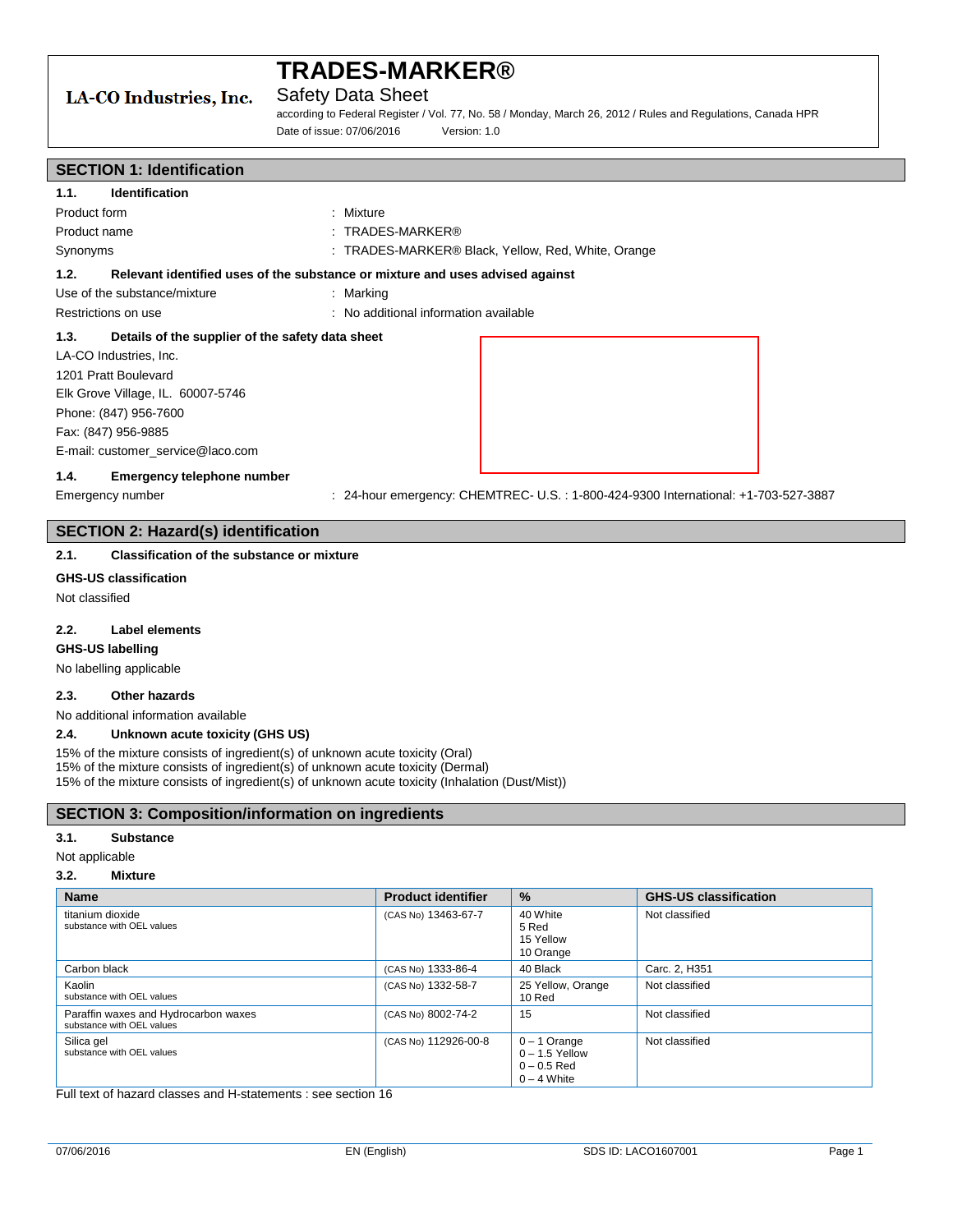Safety Data Sheet

according to Federal Register / Vol. 77, No. 58 / Monday, March 26, 2012 / Rules and Regulations, Canada HPR

# **SECTION 4: First aid measures**

| 4.1.                    | Description of first aid measures                                          |                                                                                             |
|-------------------------|----------------------------------------------------------------------------|---------------------------------------------------------------------------------------------|
|                         | First-aid measures general                                                 | : Not expected to require first aid measures.                                               |
|                         | First-aid measures after inhalation                                        | Remove person to fresh air and keep comfortable for breathing.                              |
|                         | First-aid measures after skin contact                                      | Gently wash with plenty of soap and water.                                                  |
|                         | First-aid measures after eye contact                                       | : In case of contact, immediately flush eyes with plenty of water.                          |
|                         | First-aid measures after ingestion                                         | : Call a POISON CENTER or doctor/physician if you feel unwell.                              |
| 4.2.                    | Most important symptoms and effects, both acute and delayed                |                                                                                             |
|                         | Symptoms/injuries after inhalation                                         | : Inhalation of vapours may cause respiratory irritation.                                   |
| 4.3.                    | Indication of any immediate medical attention and special treatment needed |                                                                                             |
|                         | Treat symptomatically.                                                     |                                                                                             |
|                         | <b>SECTION 5: Firefighting measures</b>                                    |                                                                                             |
| 5.1.                    | <b>Extinguishing media</b>                                                 |                                                                                             |
|                         | Suitable extinguishing media                                               | : Use extinguishing media appropriate for surrounding fire.                                 |
|                         | Unsuitable extinguishing media                                             | : None known.                                                                               |
| 5.2.                    | Special hazards arising from the substance or mixture                      |                                                                                             |
| Fire hazard             |                                                                            | : Burning produces irritating, toxic and noxious fumes.                                     |
| <b>Explosion hazard</b> |                                                                            | Product is not explosive.                                                                   |
| Reactivity              |                                                                            | No dangerous reactions known.                                                               |
| 5.3.                    | <b>Advice for firefighters</b>                                             |                                                                                             |
|                         | Firefighting instructions                                                  | : Cool adjacent structures and containers with water spray to protect and prevent ignition. |
|                         | Protection during firefighting                                             | : Wear a self contained breathing apparatus. Wear fire/flame resistant/retardant clothing.  |
|                         | <b>SECTION 6: Accidental release measures</b>                              |                                                                                             |
| 6.1.                    | Personal precautions, protective equipment and emergency procedures        |                                                                                             |
|                         | General measures                                                           | : Avoid creating or spreading dust.                                                         |
| 6.1.1.                  | For non-emergency personnel                                                |                                                                                             |
|                         | Protective equipment                                                       | $:$ Refer to section 8.2.                                                                   |

| 6.1.2.                      | For emergency responders         |                                    |
|-----------------------------|----------------------------------|------------------------------------|
| Protective equipment        |                                  | $\therefore$ Refer to section 8.2. |
| <b>Emergency procedures</b> |                                  | : Ventilate area.                  |
| 6.2.                        | <b>Environmental precautions</b> |                                    |

Emergency procedures **in the contract of the Contract Evacuate unnecessary personnel.** 

Avoid release to the environment.

| 6.3. | Methods and material for containment and cleaning up |
|------|------------------------------------------------------|
|      | .                                                    |

| For containment         | : Avoid generating dust. Contain and collect as any solid. |
|-------------------------|------------------------------------------------------------|
| Methods for cleaning up | : On land, sweep or shovel into suitable containers.       |

## **6.4. Reference to other sections**

Section 13: disposal information. Section 7: safe handling. Section 8: personal protective equipment.

| <b>SECTION 7: Handling and storage</b>                               |                                             |                                                                                                  |  |
|----------------------------------------------------------------------|---------------------------------------------|--------------------------------------------------------------------------------------------------|--|
| Precautions for safe handling<br>7.1.                                |                                             |                                                                                                  |  |
| Precautions for safe handling                                        | procedures.                                 | : Avoid creating or spreading dust. Handle in accordance with good industrial hygiene and safety |  |
| Hygiene measures                                                     | smoking and when leaving work.              | : Wash hands and other exposed areas with mild soap and water before eating, drinking or         |  |
| Conditions for safe storage, including any incompatibilities<br>7.2. |                                             |                                                                                                  |  |
| Storage conditions                                                   | : Keep container closed when not in use.    |                                                                                                  |  |
| Incompatible products                                                | : Strong oxidizers.                         |                                                                                                  |  |
| Storage area                                                         | : Store in dry, cool, well-ventilated area. |                                                                                                  |  |
| 07/06/2016                                                           | EN (English)                                | SDS ID: LACO1607001<br>2/7                                                                       |  |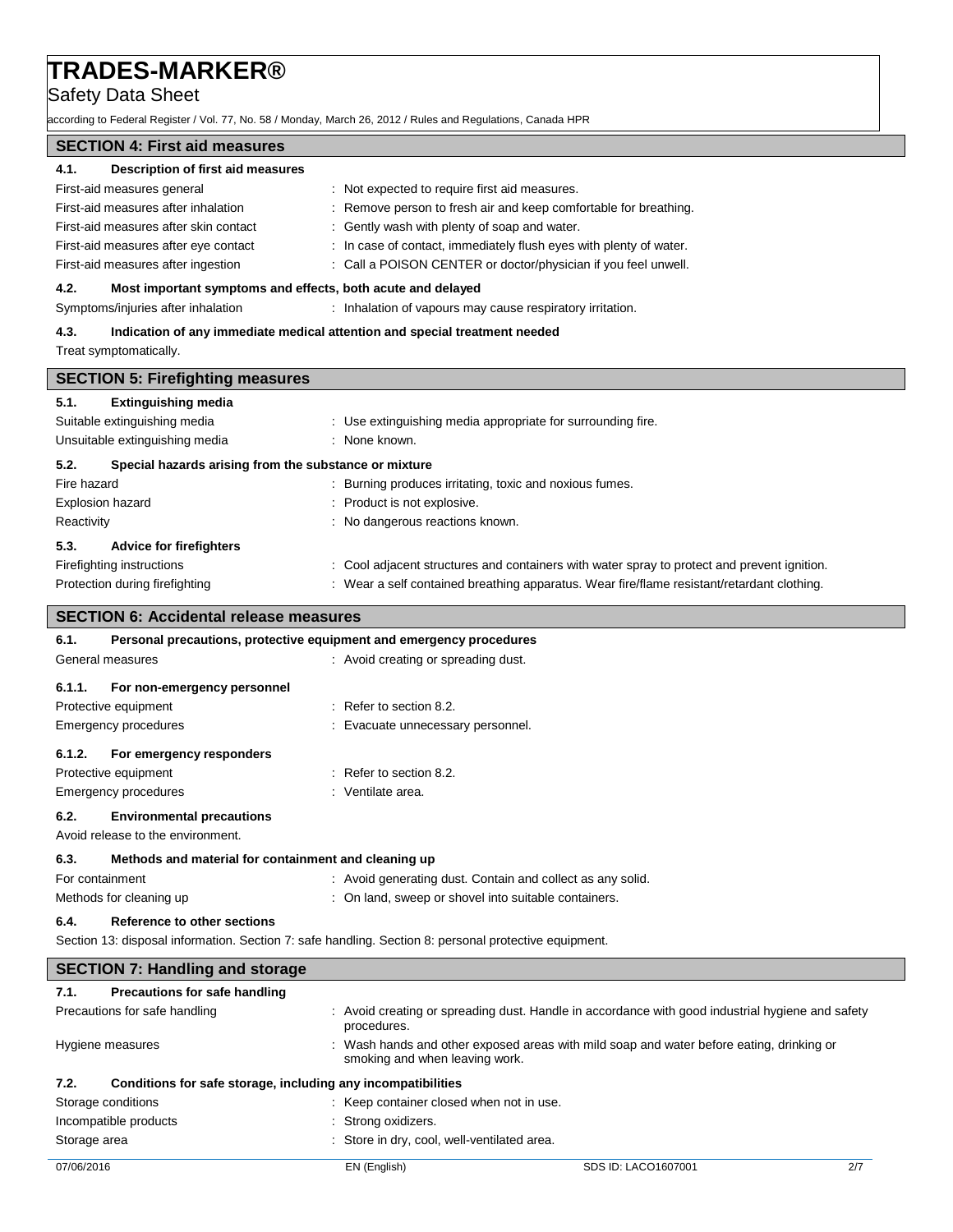Safety Data Sheet

according to Federal Register / Vol. 77, No. 58 / Monday, March 26, 2012 / Rules and Regulations, Canada HPR

## **SECTION 8: Exposure controls/personal protection**

| 8.1.<br><b>Control parameters</b>                |                                     |                                                                                                                                                                                            |
|--------------------------------------------------|-------------------------------------|--------------------------------------------------------------------------------------------------------------------------------------------------------------------------------------------|
| <b>TRADES-MARKER®</b>                            |                                     |                                                                                                                                                                                            |
| <b>ACGIH</b><br>Not applicable                   |                                     |                                                                                                                                                                                            |
| <b>OSHA</b><br>Not applicable                    |                                     |                                                                                                                                                                                            |
| Paraffin waxes and Hydrocarbon waxes (8002-74-2) |                                     |                                                                                                                                                                                            |
| <b>ACGIH</b>                                     | ACGIH TWA (mg/m <sup>3</sup> )      | $2 \text{ mg/m}^3$                                                                                                                                                                         |
| <b>ACGIH</b>                                     | Remark (ACGIH)                      | URT irr; nausea                                                                                                                                                                            |
| <b>OSHA</b>                                      | Not applicable                      |                                                                                                                                                                                            |
| Canada (Quebec)                                  | VEMP (mg/m <sup>3</sup> )           | $2 \text{ mg/m}^3$                                                                                                                                                                         |
| Silica gel (112926-00-8)                         |                                     |                                                                                                                                                                                            |
| <b>ACGIH</b>                                     | Not applicable                      |                                                                                                                                                                                            |
| <b>OSHA</b>                                      | OSHA PEL (TWA) (mg/m <sup>3</sup> ) | $80 \text{ mg/m}^3$                                                                                                                                                                        |
| <b>OSHA</b>                                      | OSHA PEL (TWA) (ppm)                | 20 ppm                                                                                                                                                                                     |
| OSHA                                             | Remark (OSHA)                       | $(3)$ See Table Z-3.                                                                                                                                                                       |
| Canada (Quebec)                                  | VEMP (mg/m <sup>3</sup> )           | $6 \text{ mg/m}^3$                                                                                                                                                                         |
| Canada (Quebec)                                  | Notations and remarks               | (la poussière respirable)                                                                                                                                                                  |
| titanium dioxide (13463-67-7)                    |                                     |                                                                                                                                                                                            |
| <b>ACGIH</b>                                     | ACGIH TWA (mg/m <sup>3</sup> )      | 1 mg/m $3$                                                                                                                                                                                 |
| <b>ACGIH</b>                                     | Remark (ACGIH)                      | LRT irr; A3                                                                                                                                                                                |
| <b>OSHA</b>                                      | OSHA PEL (TWA) (mg/m <sup>3</sup> ) | $15 \text{ mg/m}^3$                                                                                                                                                                        |
| Canada (Quebec)                                  | $VEMP$ (mg/m <sup>3</sup> )         | $10$ mg/m <sup>3</sup>                                                                                                                                                                     |
| Canada (Quebec)                                  | Notations and remarks               | (la poussière totale), (note1)                                                                                                                                                             |
| Kaolin (1332-58-7)                               |                                     |                                                                                                                                                                                            |
| <b>ACGIH</b>                                     | ACGIH TWA (mg/m <sup>3</sup> )      | $2$ mg/m <sup>3</sup>                                                                                                                                                                      |
| <b>ACGIH</b>                                     | Remark (ACGIH)                      | Pneumoconiosis                                                                                                                                                                             |
| <b>OSHA</b>                                      | OSHA PEL (TWA) (mg/m <sup>3</sup> ) | 15 mg/m <sup>3</sup> (total dust)<br>5 mg/m <sup>3</sup> (respirable dust)                                                                                                                 |
| Canada (Quebec)                                  | $VEMP$ (mg/m <sup>3</sup> )         | $10 \text{ mg/m}^3$                                                                                                                                                                        |
| Canada (Quebec)                                  | Notations and remarks               | (poussiére total, note1)                                                                                                                                                                   |
| Carbon black (1333-86-4)                         |                                     |                                                                                                                                                                                            |
| <b>ACGIH</b>                                     | ACGIH TWA (mg/m <sup>3</sup> )      | $3$ mg/m <sup>3</sup>                                                                                                                                                                      |
| <b>ACGIH</b>                                     | Remark (ACGIH)                      | <b>Bronchitis</b>                                                                                                                                                                          |
| <b>OSHA</b>                                      | OSHA PEL (TWA) (mg/m <sup>3</sup> ) | $3.5 \text{ mg/m}^3$                                                                                                                                                                       |
| Canada (Quebec)                                  | VEMP (mg/m <sup>3</sup> )           | 10 mg/m <sup>3</sup> (Fibres de carbone et de graphite; Poussière<br>totale)<br>5 mg/m <sup>3</sup> (Fibres de carbone et de graphite; Poussière<br>respirable)<br>$3.5$ mg/m <sup>3</sup> |

## **8.2. Exposure controls**

Appropriate engineering controls : Avoid dispersal of dust in the air (ie, clearing dust surfaces with compressed air). Ensure good ventilation of the work station.

- 
- Personal protective equipment : Avoid all unnecessary exposure.
- Hand protection **in the contract of the contract of the contract of the contract of the contract of the contract of the contract of the contract of the contract of the contract of the contract of the contract of the contra**
- Eye protection  $\blacksquare$  : None under normal use.
- Respiratory protection  $\blacksquare$ : None under normal use.

Other information : Do not eat, drink or smoke when using this product.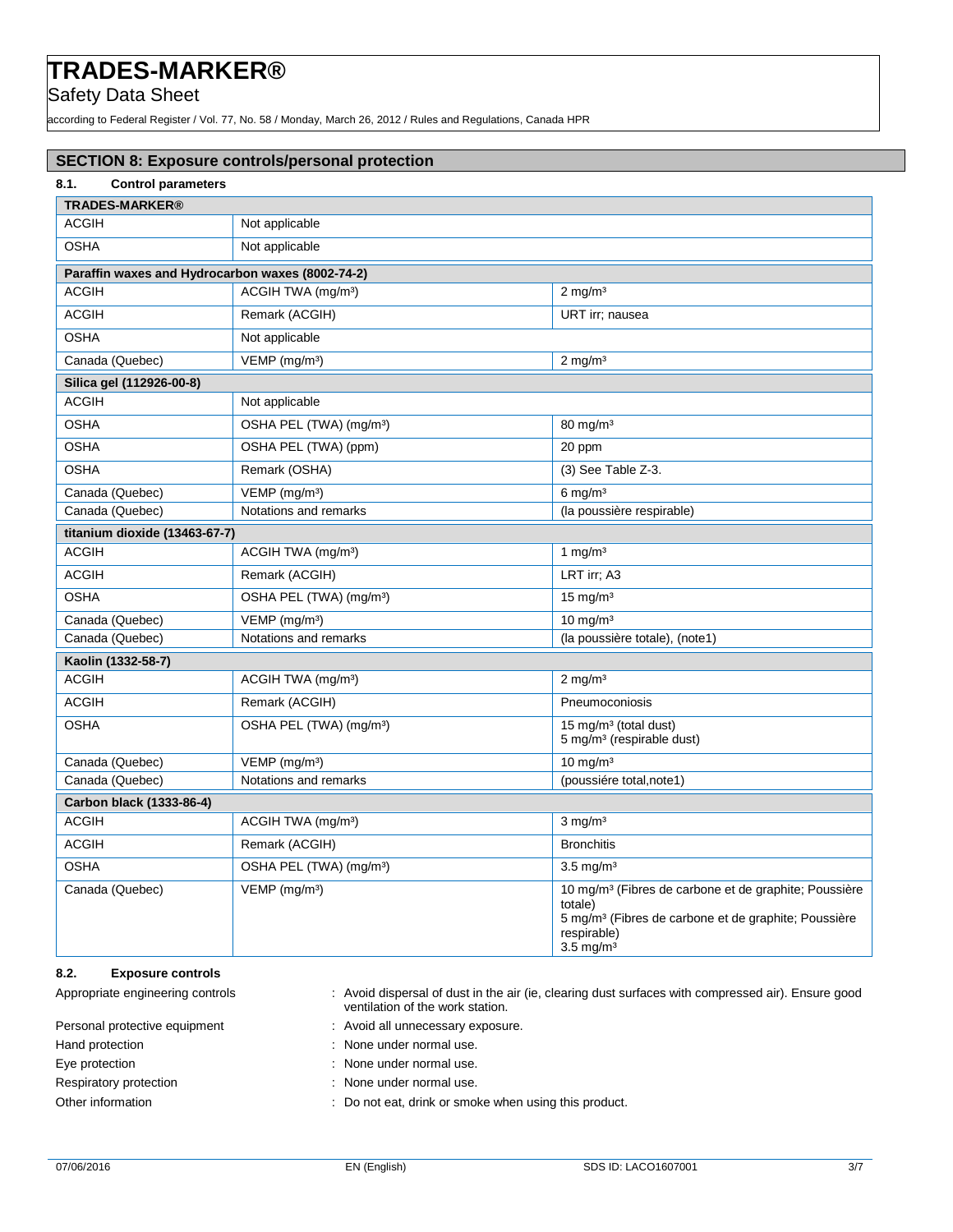Safety Data Sheet

according to Federal Register / Vol. 77, No. 58 / Monday, March 26, 2012 / Rules and Regulations, Canada HPR

## **SECTION 9: Physical and chemical properties**

| Information on basic physical and chemical properties<br>9.1. |                             |
|---------------------------------------------------------------|-----------------------------|
| Physical state                                                | Solid                       |
| Appearance                                                    | A solid crayon-like marker. |
| Colour                                                        | Variable                    |
| Odour                                                         | slight                      |
| Odour threshold                                               | No data available           |
| pH                                                            | No data available           |
| Melting point                                                 | $: 50 - 65 °C$              |
| Freezing point                                                | No data available           |
| Boiling point                                                 | No data available           |
| Flash point                                                   | No data available           |
| Relative evaporation rate (butylacetate=1)                    | No data available           |
| Flammability (solid, gas)                                     | No data available           |
| Vapour pressure                                               | No data available           |
| Relative vapour density at 20 °C                              | No data available           |
| Relative density                                              | >1                          |
| Solubility                                                    | insoluble in water.         |
| Log Pow                                                       | No data available           |
| Auto-ignition temperature                                     | No data available           |
| Decomposition temperature                                     | No data available           |
| Viscosity, kinematic                                          | No data available           |
| Viscosity, dynamic                                            | No data available           |
| <b>Explosive limits</b>                                       | No data available           |
| <b>Explosive properties</b>                                   | No data available           |
| Oxidising properties                                          | No data available           |
| <b>Other information</b><br>9.2.                              |                             |
| VOC content                                                   | $: 0 \%$                    |

# **SECTION 10: Stability and reactivity**

#### **10.1. Reactivity**

No dangerous reactions known.

#### **10.2. Chemical stability**

Stable under normal conditions.

## **10.3. Possibility of hazardous reactions**

Hazardous polymerization will not occur.

# **10.4. Conditions to avoid**

Avoid creating or spreading dust.

#### **10.5. Incompatible materials**

Strong oxidizers.

### **10.6. Hazardous decomposition products**

None under normal use.

| <b>SECTION 11: Toxicological information</b>     |  |  |
|--------------------------------------------------|--|--|
| 11.1.<br>Information on toxicological effects    |  |  |
| : Skin and eye contact                           |  |  |
| : Not classified                                 |  |  |
| Paraffin waxes and Hydrocarbon waxes (8002-74-2) |  |  |
| > 5000 mg/kg                                     |  |  |
| > 2000 mg/kg                                     |  |  |
|                                                  |  |  |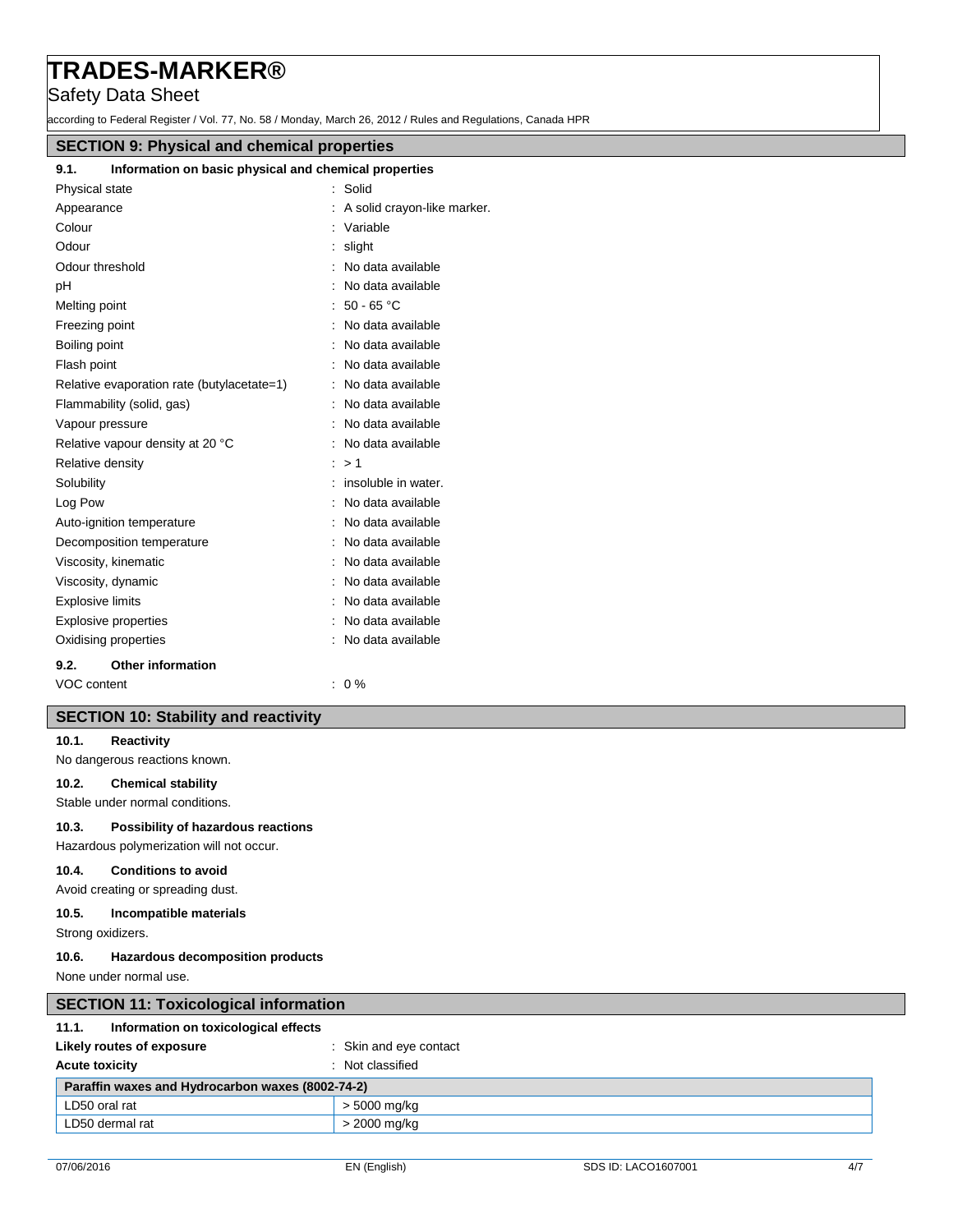Safety Data Sheet

according to Federal Register / Vol. 77, No. 58 / Monday, March 26, 2012 / Rules and Regulations, Canada HPR

| Silica gel (112926-00-8)                              |                                                           |  |
|-------------------------------------------------------|-----------------------------------------------------------|--|
| LD50 oral rat<br>> 22500 mg/kg                        |                                                           |  |
| titanium dioxide (13463-67-7)                         |                                                           |  |
| LD50 oral rat                                         | > 5000 mg/kg                                              |  |
| LC50 inhalation rat (mg/l)                            | $> 6.82$ mg/l/4h                                          |  |
| Carbon black (1333-86-4)                              |                                                           |  |
| LD50 oral rat                                         | > 8000 mg/kg                                              |  |
| LC50 inhalation rat (mg/l)                            | $> 4.6$ mg/m <sup>3</sup> 4 h                             |  |
| Skin corrosion/irritation                             | : Not classified                                          |  |
| Serious eye damage/irritation                         | Not classified                                            |  |
| Respiratory or skin sensitisation                     | Not classified                                            |  |
| Germ cell mutagenicity                                | Not classified                                            |  |
| Carcinogenicity                                       | Not classified.                                           |  |
| titanium dioxide (13463-67-7)                         |                                                           |  |
| NOAEL (chronic, oral, animal/male, 2 years)           | 5 mg/kg bodyweight rat                                    |  |
| IARC group                                            | 2B - Possibly carcinogenic to humans, Inhalation of dust  |  |
| Carbon black (1333-86-4)                              |                                                           |  |
| IARC group                                            | 2B - Possibly carcinogenic to humans, Inhalation of dust  |  |
| <b>Reproductive toxicity</b>                          | Not classified<br>۰.                                      |  |
| Specific target organ toxicity (single<br>exposure)   | Not classified                                            |  |
| Specific target organ toxicity (repeated<br>exposure) | : Not classified                                          |  |
| <b>Aspiration hazard</b>                              | Not classified                                            |  |
| Symptoms/injuries after inhalation                    | : Inhalation of vapours may cause respiratory irritation. |  |

# **SECTION 12: Ecological information**

**12.1. Toxicity**

Ecology - general **interproduct is not considered harmful to aquatic organisms nor to cause long-term adverse** effects in the environment.

| Paraffin waxes and Hydrocarbon waxes (8002-74-2) |                                      |
|--------------------------------------------------|--------------------------------------|
| LC50 fish 1                                      | $> 1000$ mg/l                        |
| Silica gel (112926-00-8)                         |                                      |
| LC50 fish 1                                      | > 10000 mg/l 96 h                    |
| Kaolin (1332-58-7)                               |                                      |
| LC50 fish 1                                      | > 1000 mg/l 96 h                     |
| EC50 Daphnia 1                                   | > 1000 mg/l 48 h                     |
| Persistence and degradability<br>12.2.           |                                      |
| <b>TRADES-MARKER®</b>                            |                                      |
| Persistence and degradability                    | Not established.                     |
| Kaolin (1332-58-7)                               |                                      |
| Persistence and degradability                    | Not readily biodegradable.           |
| Carbon black (1333-86-4)                         |                                      |
| Persistence and degradability                    | Not readily biodegradable.           |
| <b>Bioaccumulative potential</b><br>12.3.        |                                      |
| <b>TRADES-MARKER®</b>                            |                                      |
| Bioaccumulative potential                        | Not established.                     |
| <b>Mobility in soil</b><br>12.4.                 |                                      |
| <b>TRADES-MARKER®</b>                            |                                      |
| Ecology - soil                                   | No additional information available. |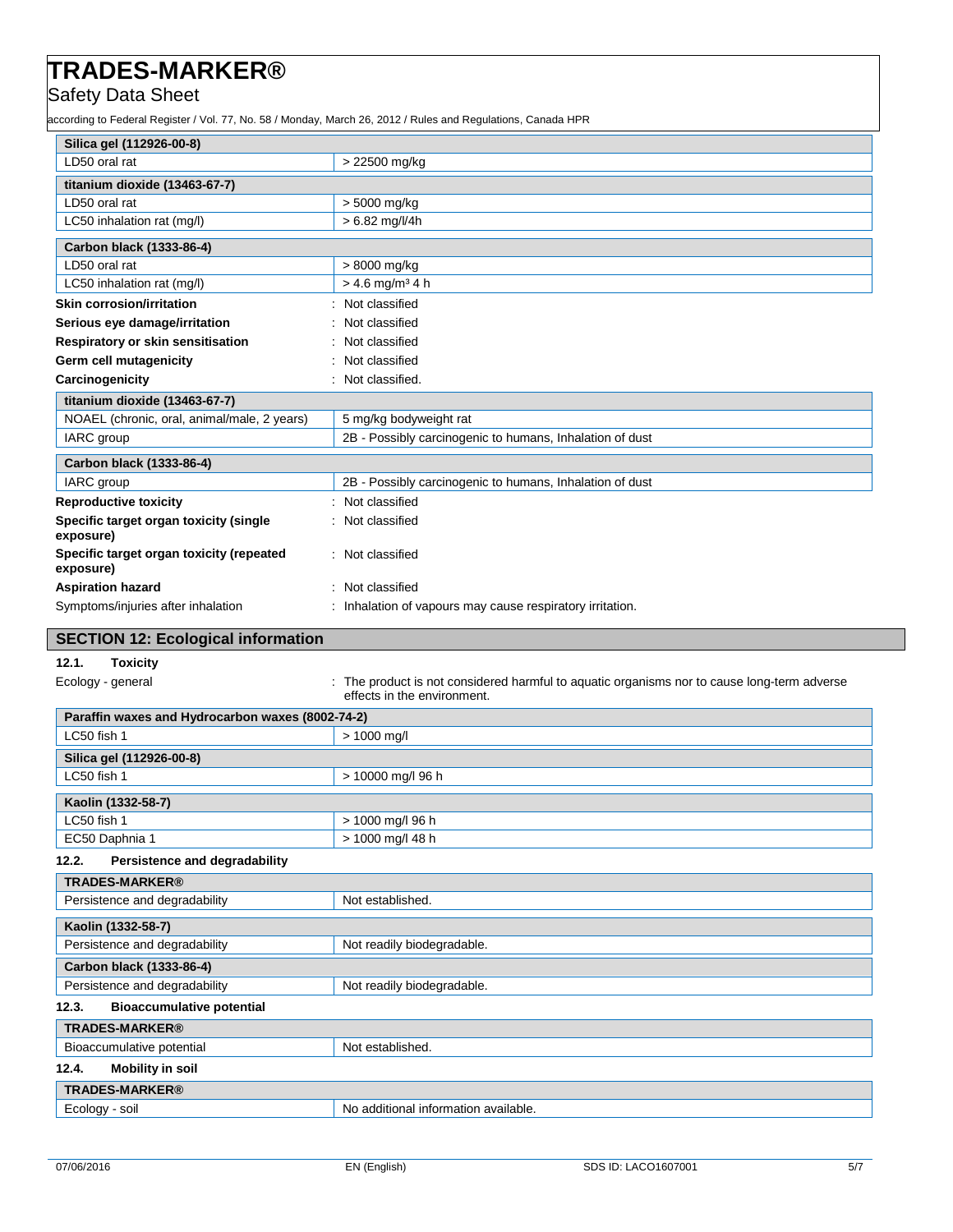Safety Data Sheet

according to Federal Register / Vol. 77, No. 58 / Monday, March 26, 2012 / Rules and Regulations, Canada HPR

#### **12.5. Other adverse effects**

Other information : No additional information available.

# **SECTION 13: Disposal considerations**

## **13.1. Waste treatment methods**

Sewage disposal recommendations : Do not dispose of waste into sewer.

Waste disposal recommendations : Dispose in a safe manner in accordance with local/national regulations.

## **SECTION 14: Transport information**

**In accordance with US-DOT 49-CFR and the HMR / TDG / ADR / IMDG / ICAO / IATA**

In accordance with DOT Not regulated.

#### **TDG**

Not regulated.

### **Transport by sea**

Not regulated.

#### **Air transport**

Not regulated.

## **SECTION 15: Regulatory information**

#### **15.1. US Federal regulations**

All components of this product are listed, or excluded from listing, on the United States Environmental Protection Agency Toxic Substances Control Act (TSCA) inventory

This product or mixture does not contain a toxic chemical or chemicals in excess of the applicable de minimis concentration as specified in 40 CFR §372.38(a) subject to the reporting requirements of section 313 of Title III of the Superfund Amendments and Reauthorization Act of 1986 and 40 CFR Part 372.

## **15.2. International regulations**

**National regulations**

### **TRADES-MARKER®**

All components are listed on the EEC inventory European Inventory of Existing Commercial Chemical Substances (EINECS) All ingredients are listed on the Canadian Domestic Substances List (DSL) or Non-Domestic Substances List (NDSL)

### **15.3. US State regulations**

| <b>TRADES-MARKER®</b>      |                                                                                                                                                                                            |
|----------------------------|--------------------------------------------------------------------------------------------------------------------------------------------------------------------------------------------|
| State or local regulations | The titanium dioxide in this product is bound and is not respirable.<br>The carbon black in this product is bound and is not respirable.<br>California Prop. 65 warnings are not required. |

California Proposition 65 - This product contains, or may contain, trace quantities of a substance(s) known to the state of California to cause cancer, developmental and/or reproductive harm

| Carbon black (1333-86-4)                                                                                                                               |                                                                          |                                                                              |                                                                            |                                      |  |
|--------------------------------------------------------------------------------------------------------------------------------------------------------|--------------------------------------------------------------------------|------------------------------------------------------------------------------|----------------------------------------------------------------------------|--------------------------------------|--|
| U.S. - California -<br>Proposition 65 -<br>Carcinogens List                                                                                            | U.S. - California -<br>Proposition 65 -<br><b>Developmental Toxicity</b> | U.S. - California -<br>Proposition 65 -<br>Reproductive Toxicity -<br>Female | U.S. - California -<br>Proposition 65 -<br>Reproductive Toxicity -<br>Male | Non-significant risk<br>level (NSRL) |  |
| Yes                                                                                                                                                    | No.                                                                      | No                                                                           | <b>No</b>                                                                  |                                      |  |
| Paraffin waxes and Hydrocarbon waxes (8002-74-2)                                                                                                       |                                                                          |                                                                              |                                                                            |                                      |  |
| U.S. - Idaho - Non-Carcinogenic Toxic Air Pollutants - Acceptable Ambient Concentrations<br>U.S. - New Jersey - Right to Know Hazardous Substance List |                                                                          |                                                                              |                                                                            |                                      |  |
| Silica gel (112926-00-8)                                                                                                                               |                                                                          |                                                                              |                                                                            |                                      |  |
| U.S. - Idaho - Non-Carcinogenic Toxic Air Pollutants - Acceptable Ambient Concentrations<br>U.S. - New Jersey - Right to Know Hazardous Substance List |                                                                          |                                                                              |                                                                            |                                      |  |